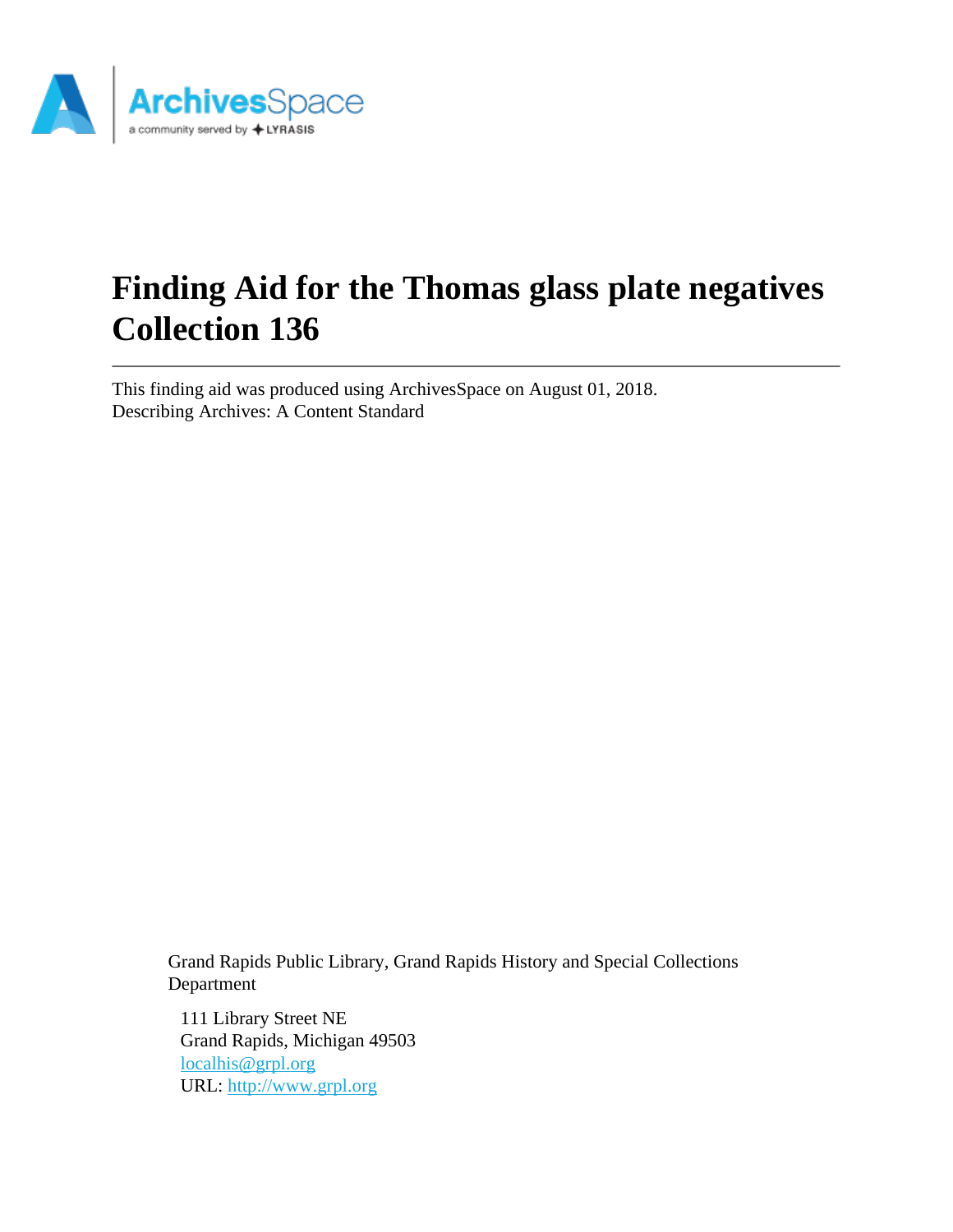# <span id="page-1-0"></span>**Table of Contents**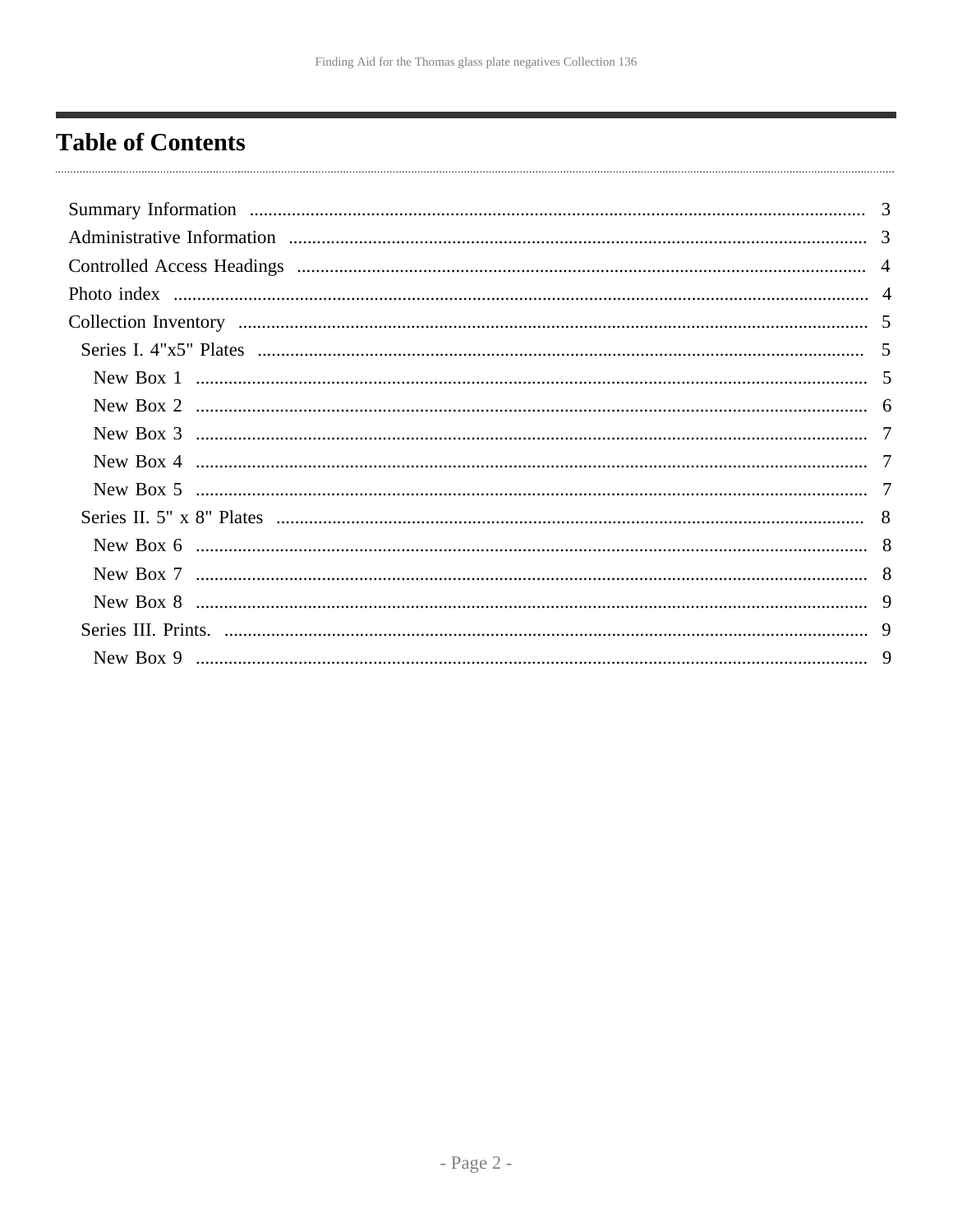# <span id="page-2-0"></span>**Summary Information**

| <b>Repository:</b>                  | Grand Rapids Public Library, Grand Rapids History and Special<br><b>Collections Department</b>                                                                                                                                                                                                                                                                                                                                                                                                |
|-------------------------------------|-----------------------------------------------------------------------------------------------------------------------------------------------------------------------------------------------------------------------------------------------------------------------------------------------------------------------------------------------------------------------------------------------------------------------------------------------------------------------------------------------|
| <b>Title:</b>                       | Thomas glass plate negatives                                                                                                                                                                                                                                                                                                                                                                                                                                                                  |
| ID:                                 | Collection 136                                                                                                                                                                                                                                                                                                                                                                                                                                                                                |
| Date [inclusive]:                   | circa 1900-1910                                                                                                                                                                                                                                                                                                                                                                                                                                                                               |
| <b>Physical Description:</b>        | 1 Linear Feet                                                                                                                                                                                                                                                                                                                                                                                                                                                                                 |
| Language of the<br><b>Material:</b> | English                                                                                                                                                                                                                                                                                                                                                                                                                                                                                       |
| Abstract:                           | The Thomas glass plate negatives contain 269 historical glass negative<br>images from the first decade of the twentieth century, plus one original<br>photo. The plates seem to have been taken by Mr. Thomas and his<br>daughter. The images depict Thomas family members, houses, house<br>interiors and various Grand Rapids views such as the flood of 1904,<br>the Grand River, John Ball Park and workers. Also included are views<br>from Holland, Grand Haven and Muskegon, Michigan. |

**^** [Return to Table of Contents](#page-1-0)

# <span id="page-2-1"></span>**Administrative Information**

#### **Publication Statement**

Grand Rapids Public Library, Grand Rapids History and Special Collections Department

111 Library Street NE Grand Rapids, Michigan 49503 [localhis@grpl.org](mailto:localhis@grpl.org) URL:<http://www.grpl.org>

### **Immediate Source of Acquisition**

Unknown, accession number 1989.000

#### **^** [Return to Table of Contents](#page-1-0)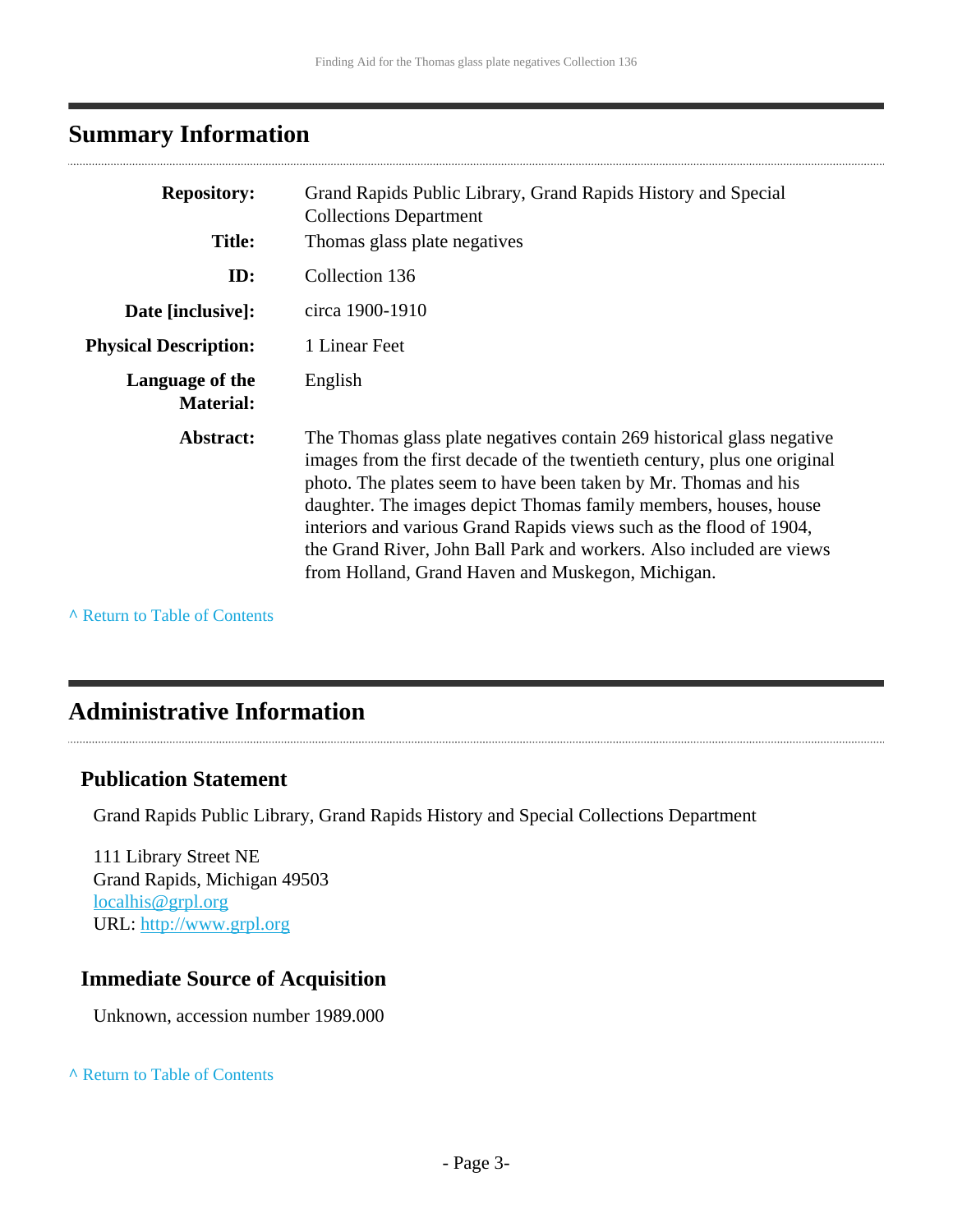### <span id="page-3-0"></span>**Controlled Access Headings**

- Grand Rapids (Mich.) -- History -- Photographs
- photographs
- Muskegon (Mich.) -- History -- Photographs
- Holland (Mich.) -- History -- Photographs
- Floods -- Michigan -- Grand Rapids
- Grand Haven (Mich.) -- History -- Photographs

### <span id="page-3-1"></span>**Photo index**

- Beaches: Box 2, Folder 60
- Boat race: Box 6, Folder 170
- Candy factory workers: Box 6, Folder 171-2
- Cemteries: Box 1, Folder 1
- Christmas decorations: Box 6, Folder 173-6
- Cooper's Union. Parade: Box 6, Folder 178
- Farms: Box 7, Folder 225
- Floods. 1904: Box 1, Folder 6#7; Box 6, Folder 179-192
- Gardens: Box 1, Folder 8; Box 6, Folder 193
- Grand Haven (Mich.) Railroad Depot: Box 8, Folder 270
- Grand Rapids Gas Co. works: Box 1, Folder 11
- Grand Rapids views: Box 6, Folder 194-5
- Grand River views: Box 6, Folder 196-201, Box 7, Folder 202-3, Box 1, Folder 8#11
- Holland (Mich.). Lake Macatawa: Box 2, Folder 43#50
- Houses: Box 1, Folder 12#26, Box 6, Folder 194-201, Box 7, Folder 202-215
- Houses. Interiors: Box 1, Folder 27#31, Box 6, Folder 173-6, Box 7, Folder 216-7
- Hunters: Box 7, Folder 218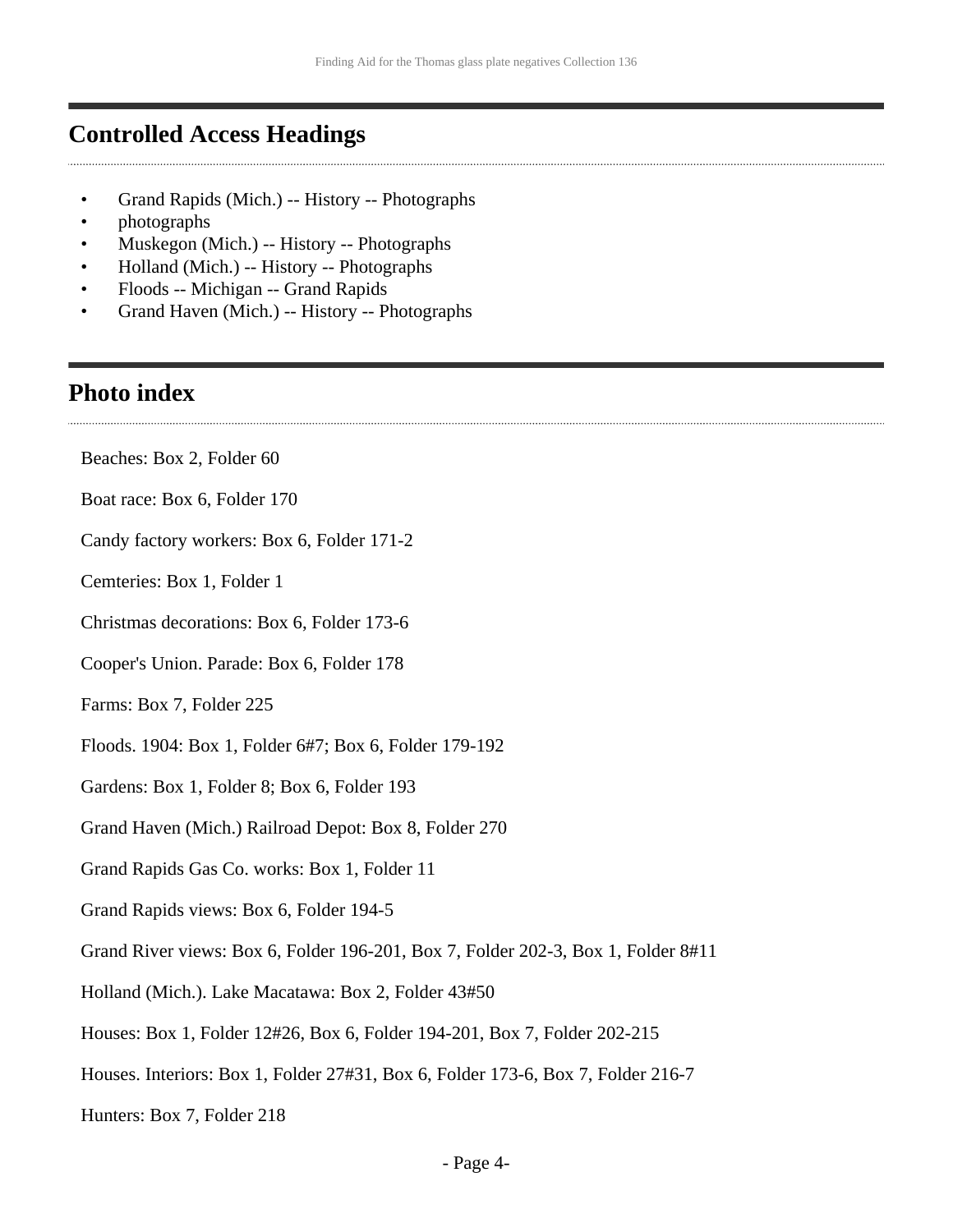- Interurbans: Box 2, Folder 32#34
- Jenison (Mich.): Box 7, Folder 219
- John Ball Park: Box 2, Folder 35#36, Box 7, Folder 220-2
- Monroe Center views: Box 2, Folder 37#38
- Muskegon (Mich): Box 2, Folder 54#59
- Parades: Box 6, Folder 178
- Parks: Box 2, Folder 35#36
- Post office: Box 2, Folder 61
- Railroad depots: Box 8, Folder 270
- Schools: Box 7, Folder 226
- Statues: Box 2, Folder 62
- Steam engines: Box 2, Folder 63
- Steamboat. Grand: Box 7, Folder 227
- Steamboat. May Graham: Box 1, Folder 10
- Tolford Court: Box 7, Folder 228-9
- Trains: Box 2, Folder 42
- Wealthy Street Railroad Bridge: Box 7, Folder 231

## <span id="page-4-0"></span>**Collection Inventory**

#### <span id="page-4-1"></span>**Series I. 4"x5" Plates**

#### <span id="page-4-2"></span>**New Box 1**

| <b>Title/Description</b> | <b>Instances</b> |          |
|--------------------------|------------------|----------|
| Cemetery.                | Box 1            | Folder 1 |
| Copy negatives           | Box 1            | Folder 1 |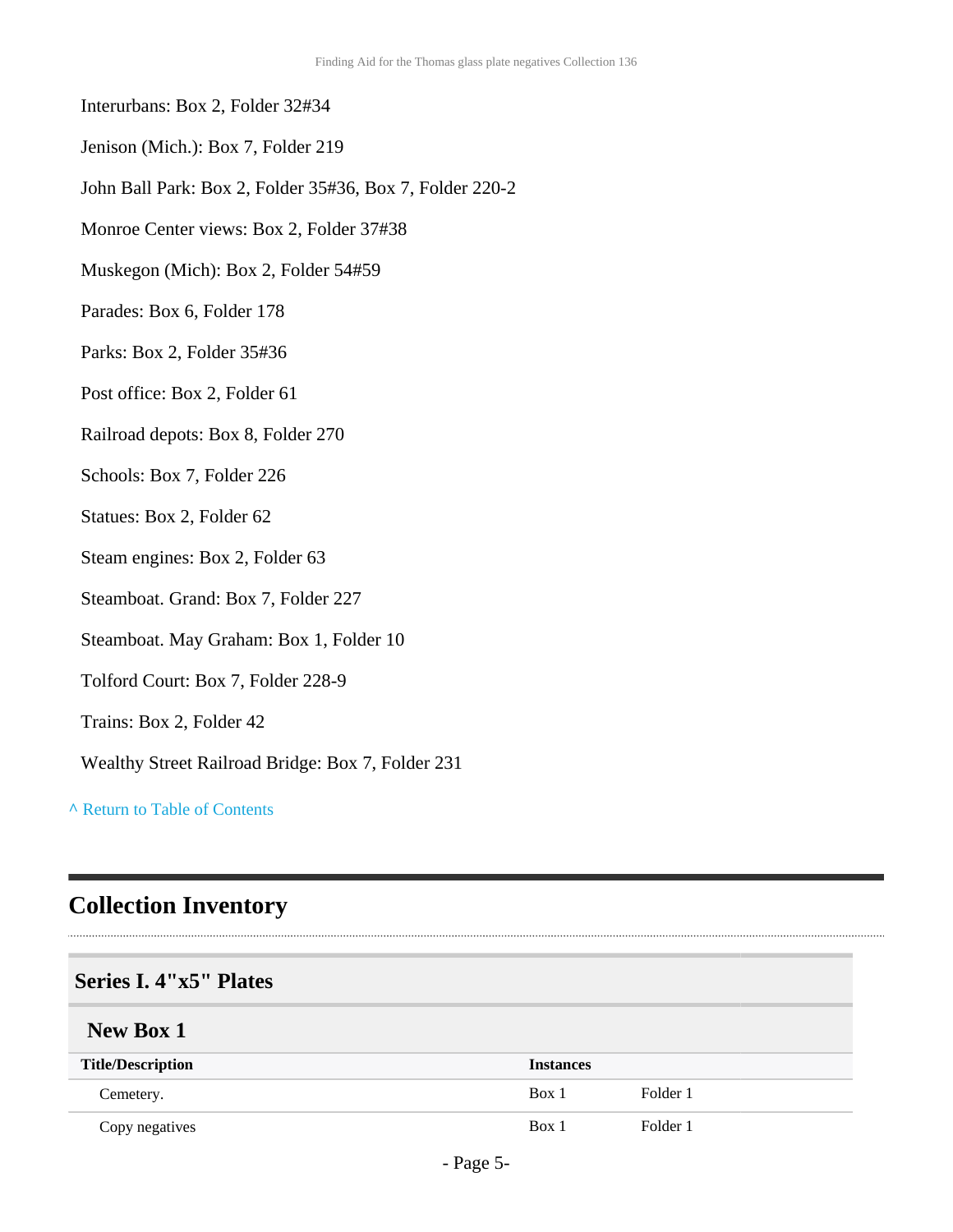| Family.                                | Box 1 | Folder <sub>2</sub>  |
|----------------------------------------|-------|----------------------|
| Two men.                               | Box 1 | Folder <sub>3</sub>  |
| Woman.                                 | Box 1 | Folder 4             |
| Two people.                            | Box 1 | Folder 5             |
| Flood, [1904].                         | Box 1 | Folder <sub>6</sub>  |
| Flood, [1904].                         | Box 1 | Folder <sub>7</sub>  |
| Garden.                                | Box 1 | Folder <sub>8</sub>  |
| <b>Grand River</b>                     | Box 1 | Folder <sub>8</sub>  |
| Showing city from southwest.           | Box 1 | Folder 9             |
| May Graham steaming.                   | Box 1 | Folder 10            |
| Showing Gas Works                      | Box 1 | Folder 11            |
| Houses.                                | Box 1 | Folder 12-26         |
| House interior. Christmas decorations. | Box 1 | Folder <sub>27</sub> |
| House interior. Mr. & Mrs. Thomas.     | Box 1 | Folder <sub>28</sub> |
| House interiors.                       | Box 1 | Folder 29            |
| House interiors.                       | Box 1 | Folder 30            |
| House interiors.                       | Box 1 | Folder 31            |

# <span id="page-5-0"></span>**New Box 2**

| <b>Title/Description</b>   | <b>Instances</b> |              |
|----------------------------|------------------|--------------|
| Interurbans.               | Box 2            | Folder 32    |
| Interurbans.               | Box 2            | Folder 33    |
| Interurbans.               | Box 2            | Folder 34    |
| John Ball Park.            | Box 2            | Folder 35    |
| John Ball Park.            | Box 2            | Folder 36    |
| Monroe Center views.       | Box 2            | Folder 37    |
| Monroe Center views.       | Box 2            | Folder 38    |
| Streets.                   | Box 2            | Folder 39    |
| Streets.                   | Box 2            | Folder 40    |
| <b>Butterworth Street.</b> | Box 2            | Folder 41    |
| Train.                     | Box 2            | Folder 42    |
| Holland, Michigan          | Box 2            | Folder 42    |
| Lake Macatawa.             | Box 2            | Folder 43-50 |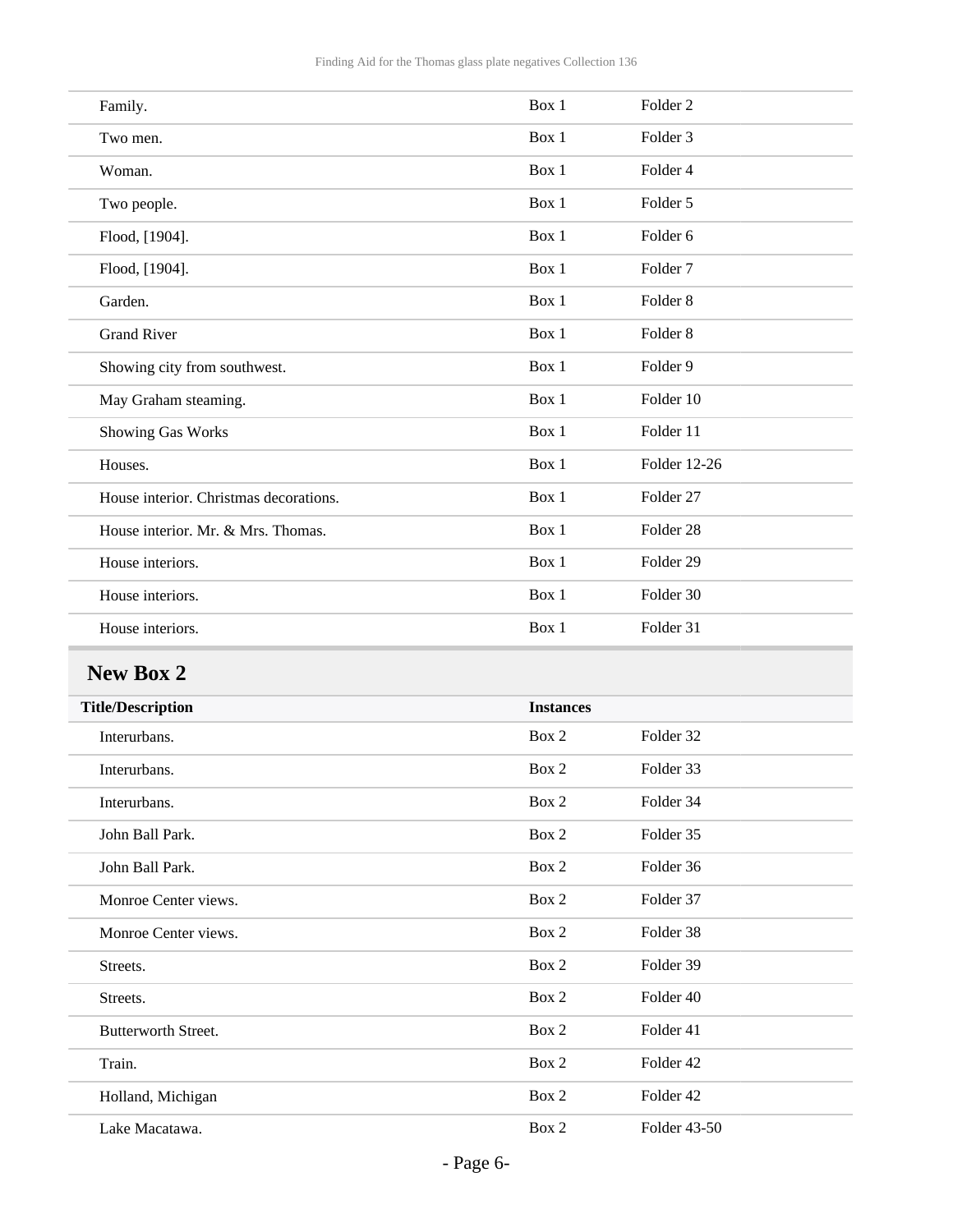<span id="page-6-0"></span>

| Holland - Macatawa.      | Box 2            | Folder 51-53         |
|--------------------------|------------------|----------------------|
| Streets.                 | Box 2            | Folder 54-5          |
| Goodrich Lines.          | Box 2            | Folder 56-7          |
| Steamer on lake.         | Box 2            | Folder 58            |
| Motorboat on lake.       | Box 2            | Folder 59            |
| Location unknown         | Box 2            | Folder 59            |
| Beach.                   | Box 2            | Folder <sub>60</sub> |
| Post Office.             | Box 2            | Folder 61            |
| Statue.                  | Box 2            | Folder <sub>62</sub> |
| Steam engine.            | Box 2            | Folder 63            |
| Street.                  | Box 2            | Folder 64            |
| People                   |                  |                      |
| <b>Title/Description</b> | <b>Instances</b> |                      |
| Thomas, Mr.              | Box 2            | Folder 65-6          |
| <b>New Box 3</b>         |                  |                      |
| <b>Title/Description</b> | <b>Instances</b> |                      |
| Thomas, Mr.              | Box 3            | Folder 67-69         |
| Infant in prambulator.   | Box 3            | Folder 70            |
| Infants.                 | Box 3            | Folder 71-72         |
| Boys.                    | Box 3            | Folder 73-76         |
| Girls.                   | Box 3            | Folder 77-83         |
| Men.                     | Box 3            | Folder<br>84-105     |
| <b>New Box 4</b>         |                  |                      |
| <b>Title/Description</b> | <b>Instances</b> |                      |
| Women.                   | Box 4            | Folder<br>106-126    |
| Groups.                  | Box 4            | Folder<br>127-137    |
| <b>New Box 5</b>         |                  |                      |
| <b>Title/Description</b> | <b>Instances</b> |                      |

<span id="page-6-2"></span><span id="page-6-1"></span>Groups, continued. [Negative 147, broken]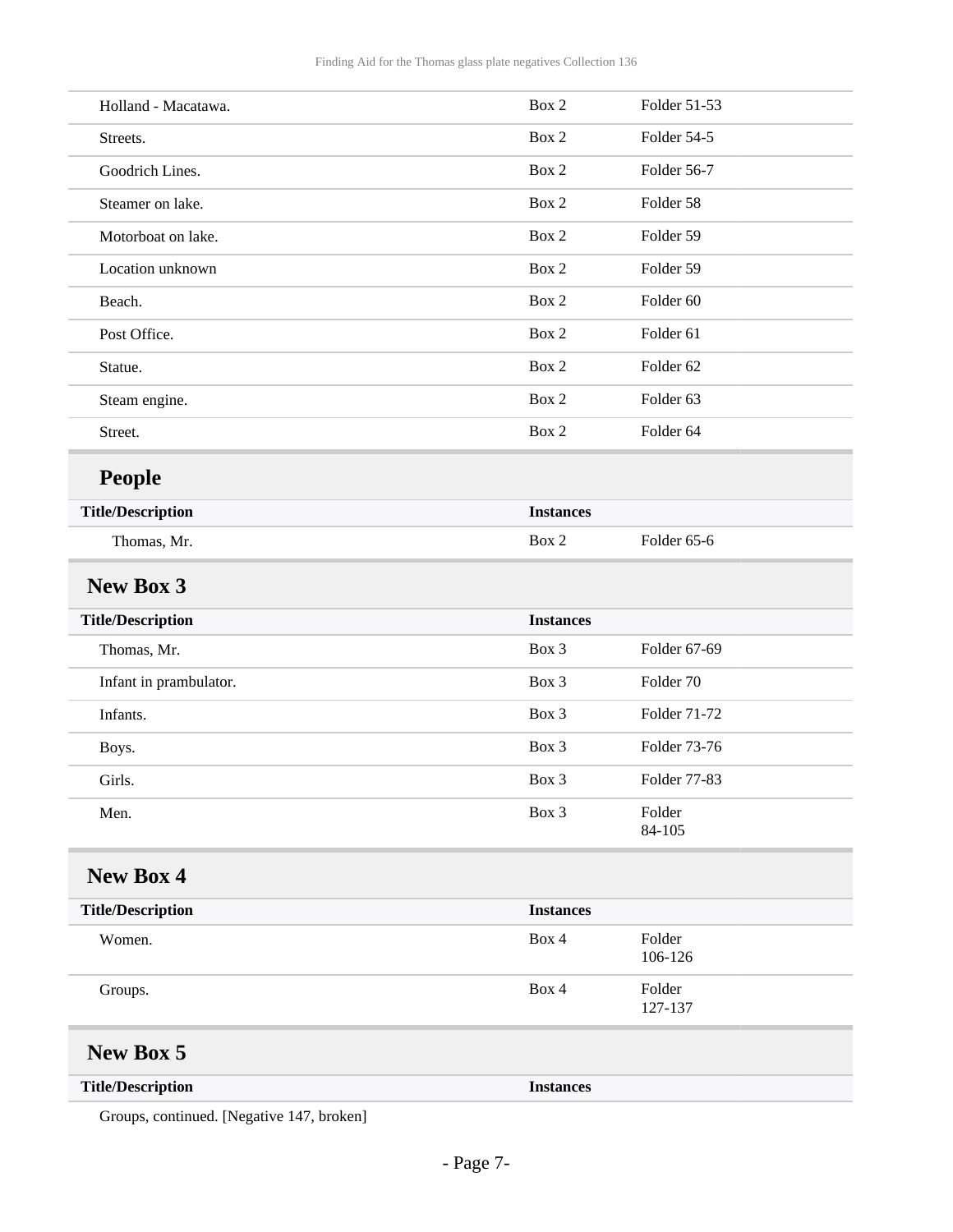| Box 5 | Folder  |  |
|-------|---------|--|
|       | 138-169 |  |

### <span id="page-7-0"></span>**Series II. 5" x 8" Plates**

### <span id="page-7-1"></span>**New Box 6**

| <b>Title/Description</b>                 | <b>Instances</b> |                   |
|------------------------------------------|------------------|-------------------|
| Boat Race on Grand River.                | Box 6            | Folder 170        |
| Candy factory workers.                   | Box 6            | Folder<br>171-172 |
| Christmas room at 458 Adams St.          | Box 6            | Folder 173        |
| Christmas Trees.                         | Box 6            | Folder<br>174-176 |
| Cooper's Union group.                    | Box 6            | Folder 177        |
| Cooper's Union parade.                   | Box 6            | Folder 178        |
| Flood [1904].                            | Box 6            | Folder<br>179-192 |
| Garden.                                  | Box 6            | Folder 193        |
| Grand Rapids view (from John Ball Park). | Box 6            | Folder 194        |
| Grand Rapids view.                       | Box 6            | Folder 195        |
| Grand River. Boats.                      | Box 6            | Folder 196        |
| Grand River views.                       | Box 6            | Folder<br>197-201 |

# <span id="page-7-2"></span>**New Box 7**

| <b>Title/Description</b> | <b>Instances</b> |                   |
|--------------------------|------------------|-------------------|
| Grand River views.       | Box 7            | Folder<br>202-203 |
| Houses.                  | Box 7            | Folder<br>204-213 |
| House on Tolford Ct.     | Box 7            | Folder 214        |
| House (LOOSE EMULSION!). | Box 7            | Folder 215        |
| Houses, Interiors.       | Box 7            | Folder<br>216-217 |
| Hunters at Grand River.  | Box 7            | Folder 218        |
| Jenison, Michigan house. | Box 7            | Folder 219        |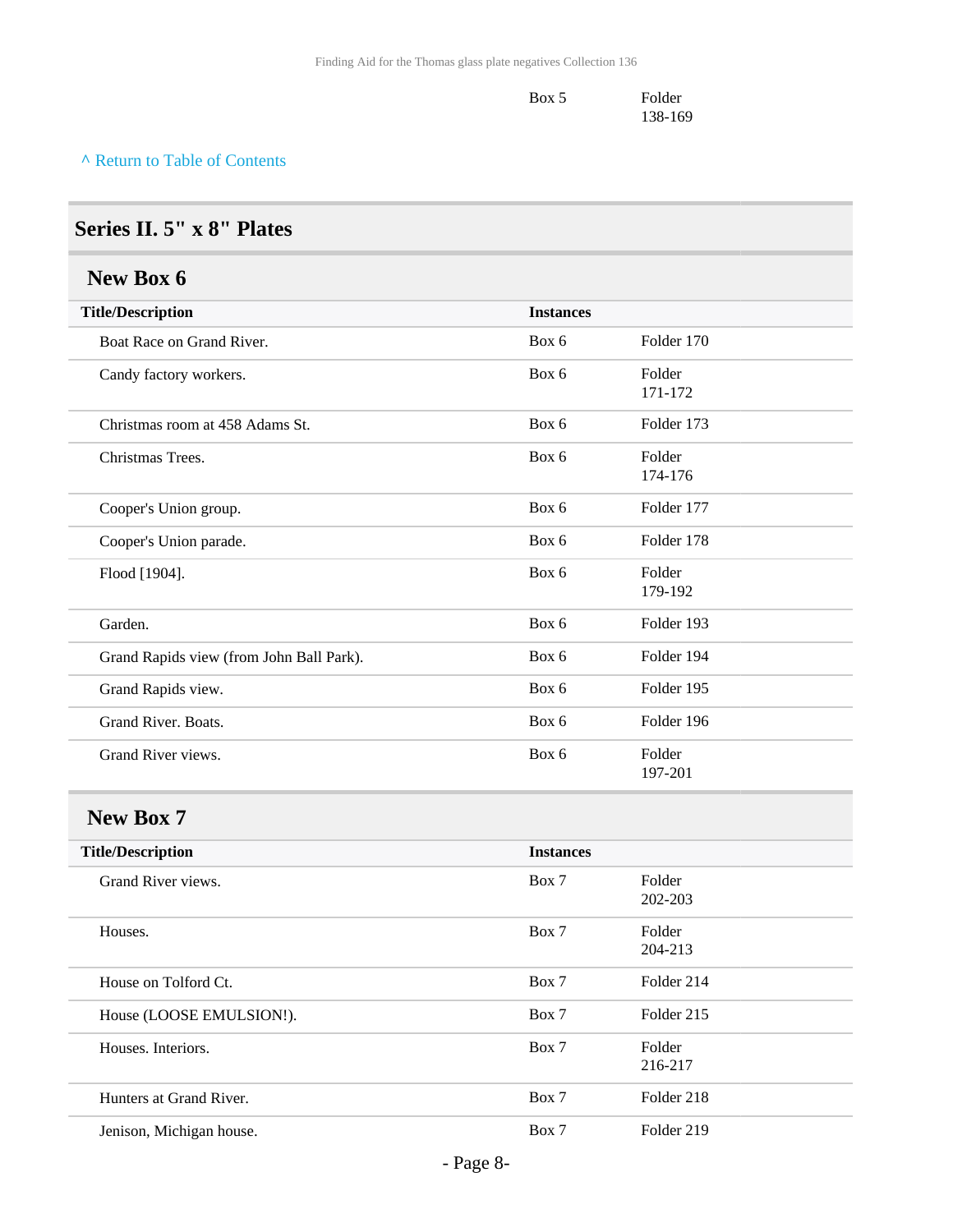| John Ball Park.                     | Box 7            | Folder<br>220-222 |
|-------------------------------------|------------------|-------------------|
| Joseph Salisbury in buggy.          | Box 7            | Folder 223        |
| Men in front of factory.            | Box 7            | Folder 224        |
| Nelson farm.                        | Box 7            | Folder 225        |
| Schoolhouse and teacher.            | Box 7            | Folder 226        |
| Steamboat Grand under construction. | Box 7            | Folder 227        |
| Street. Tolford Ct.                 | Box 7            | Folder 228        |
| Street. Tolford Ct. under water.    | Box 7            | Folder 229        |
| Town (unidentified).                | Box 7            | Folder 230        |
| Wealthy St. Railroad Bridge.        | Box 7            | Folder 231        |
| <b>People</b>                       |                  |                   |
| <b>Title/Description</b>            | <b>Instances</b> |                   |
| Palmer, Mrs. L.                     | Box 7            | Folder 232        |
| VerSluis family.                    | Box 7            | Folder 233        |
| Pa, Ma & Belva.                     | Box 7            | Folder 234        |
| Ma & Pa.                            | Box 7            | Folder 235        |
| <b>New Box 8</b>                    |                  |                   |
| <b>Title/Description</b>            | <b>Instances</b> |                   |
| Thomas, William family.             | Box 8            | Folder 236        |
| Family.                             | Box 8            | Folder<br>237-42  |
| Groups.                             | Box 8            | Folder<br>243-56  |
| Girls.                              | Box 8            | Folder<br>257-260 |
| Individuals.                        | Box 8            | Folder<br>261-269 |

<span id="page-8-2"></span><span id="page-8-1"></span><span id="page-8-0"></span>

| <b>Series III. Prints.</b> |                      |  |
|----------------------------|----------------------|--|
| New Box 9                  |                      |  |
| <b>Title/Description</b>   | <b>Instances</b><br> |  |
|                            |                      |  |